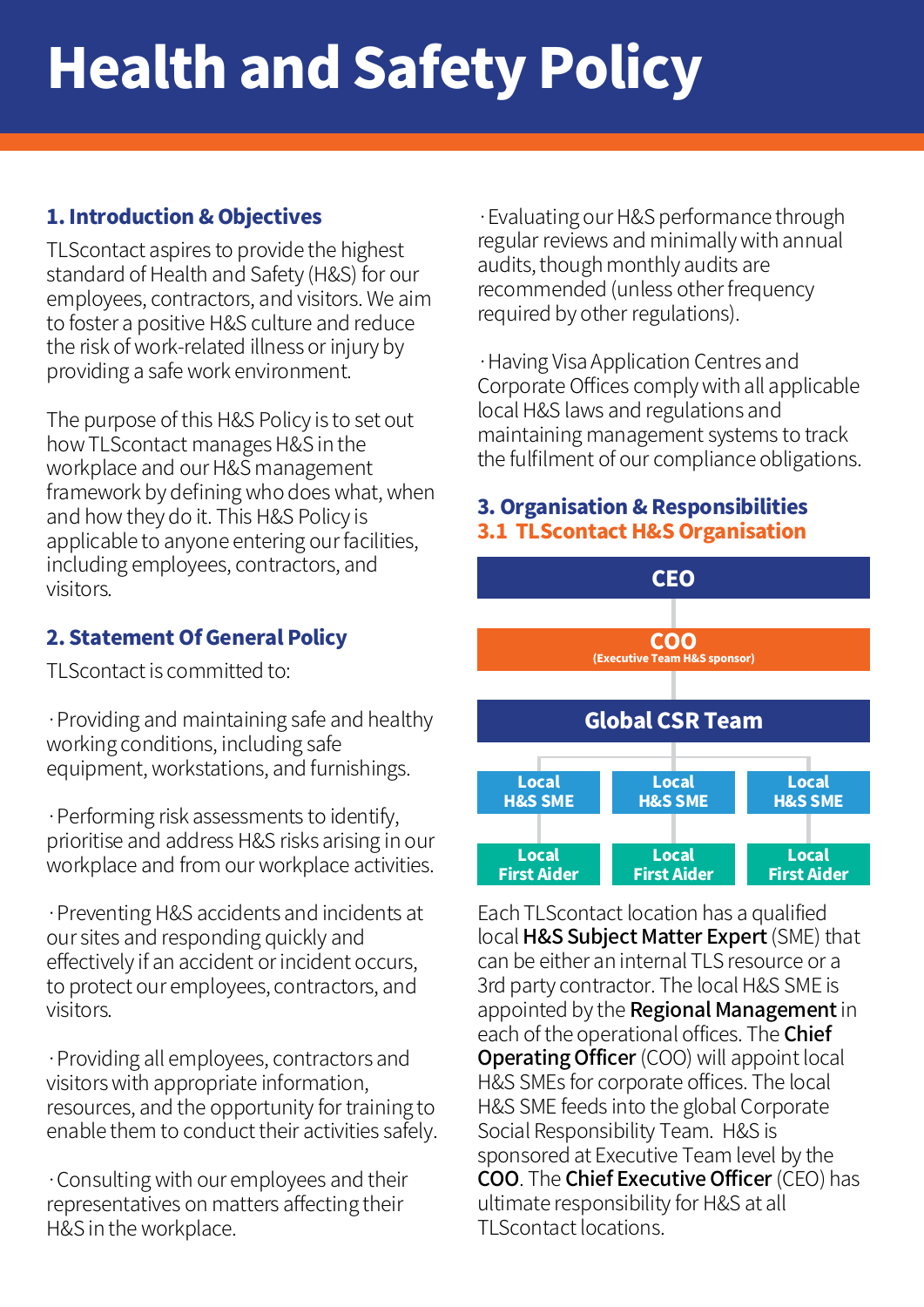## 3.2 Scope of H&S Policy

The scope of this H&S Policy covers all TLScontact locations (Visa Application Centres and Corporate offices).

## 3.3 TLScontact Responsibilities

H&S within TLScontact is the responsibility of the CEO. The responsibility for the implementation of this H&S Policy lies with the COO. The day-to-day responsibility for ensuring this H&S Policy is followed is delegated to the H&S SME. In operational offices the Regional Management is responsible for appointing a local H&S SME for each TLScontact location and for ensuring that s/he is appropriately trained and following the company H&S policy.

The H&S SME is responsible for reporting and analysing H&S matters (accidents, incidents and near misses, compliance, risk assessments, site inspections, action plans, etc.), determining trends and making recommendations to the CSR Team on preventative or corrective measures taking into account legislative requirements. The H&S SME carries out the instructions from the company's CSR Team whose responsibility is to evaluate H&S risks and implement measures to reduce these risks.

# 3.5 Site specific hazards

A risk assessment should be conducted at each TLScontact location at least once a year. The Regional Management can take the decision to conduct more frequent risk assessments upon the local needs and the local regulation.

#### 4. Local Risk Controls & Arrangements 4.1 Accident & Incident Reporting

All accidents must be reported to the local **H&S SME** who is responsible for completing and/or maintaining proper records and putting in place corrective and preventative actions to mitigate the risk of similar incidents occurring. Local management is also responsible for the maintenance of the first aid supplies.

## All H&S incidents resulting in lost workday(s) should additionally be

reported via the corporate incident management handling process (and locations must comply with the stipulation of the location-specific privacy legislation and the incident handling instruction). The H&S Executive can inspect the data if they wish. Local management and employees should be aware of who the local H&S SME is and the procedure for contacting him/her when an incident occurs.

## Completing & Maintaining Records.

All records should be legible and detail:

·The date, time, and place of the accident and/or incident.

·The person or people involved and contact details.

- ·A summary of what happened.
- ·Details of any witnesses.
- ·Information about apparent injury.
- ·First Aid treatment given and by whom.

·Whether the person returned to work, was sent to hospital, to their doctor or home (this criterion determines if the incident qualifies as a "lost workday" incident).

·Any other information such as what happened to the hazard, or to whom the incident was reported.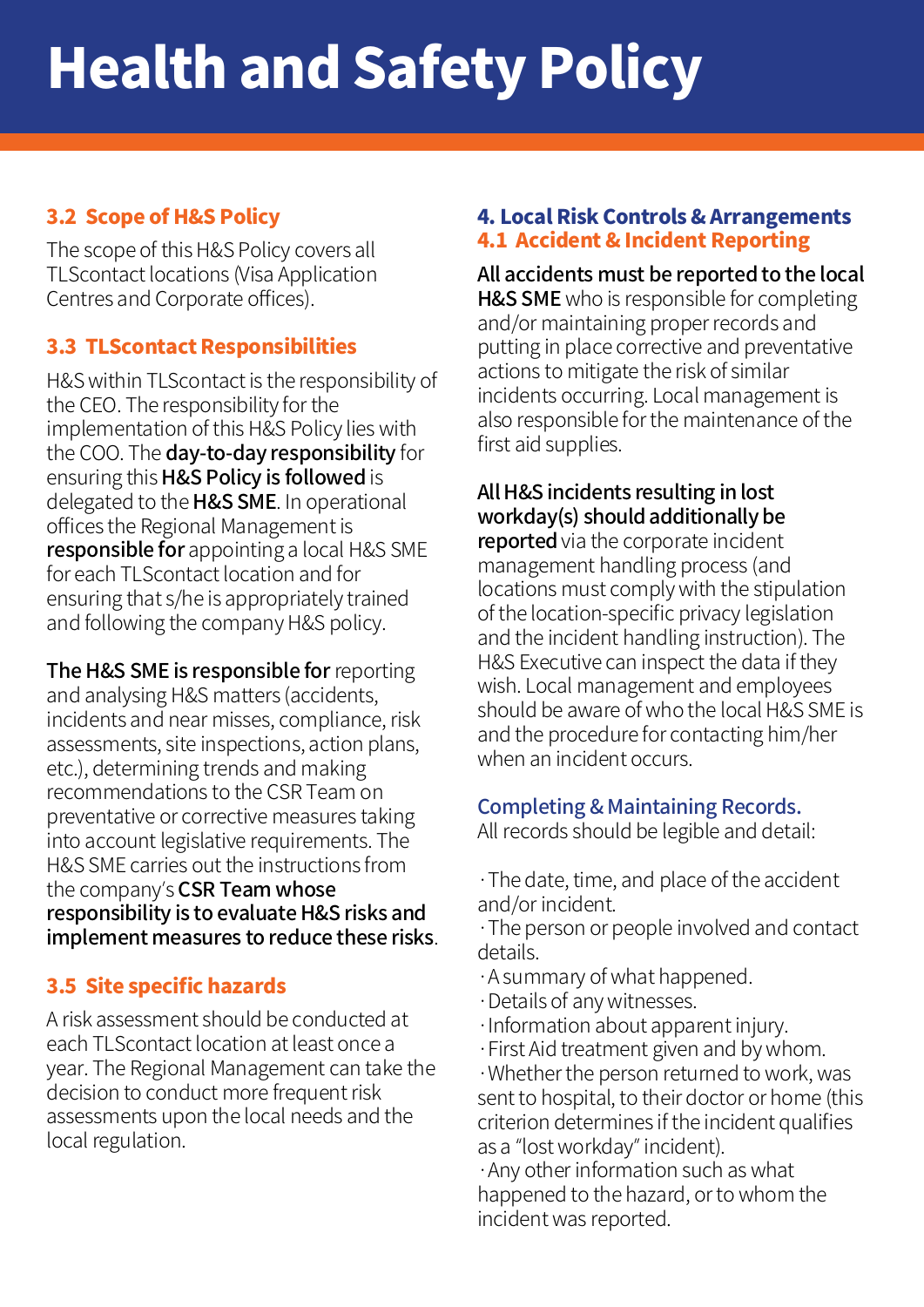# Health and Safety Policy

#### 4.2 Detection alarm & prevention systems

Each TLScontact location must be equipped with a system to detect and alert in the event of a fire or other emergency. Local management is responsible for having the system tested regularly and keeping it properly maintained by adequately trained and competent personnel. Local management is also responsible for maintaining all equipment in good order and repair, and keeping any equipment testing and maintenance logs up to date according to local regulations.

### 4.3 Facilities equipment

Local H&S SME in each TLScontact location must ensure that the current workplace equipment, evacuation map and first aid provision is adequate, appropriate and that they remain within their expiry date (e.g., first aid supplies, etc.).

·An adequate number of First Aiders should be identified and trained by an officially recognised first aid institution. Training must be refreshed in line with local requirements.

·First Aid Kits must conform with the local standards and be appropriate for the workplace environment based on the category of risk and number of employees in the workplace.

·All first aid supplies should be checked on a regular basis to ensure that first aid kits remain fully stocked and all items remain within their expiry date.

·The Latest up to date evacuation map should be printed and displayed at multiple visible locations to assure full coverage of the site.

Note: for locations where defibrillators are available, it is the local H&S SME's responsibility to maintain them in good order and repair, and keep any equipment testing and maintenance logs up to date, according to local regulations. They must also make sure that the battery and pads are within their expiry date.

This practice is essential to ensure that equipment and first aid kits are ready for use when they are needed.

#### 4.4 Evacuation Drills

Evacuation drills help us observe and identify appropriate actions to reduce the risk of accidents and injuries, and serve the following purposes, among others:

·Familiarising all occupants with procedures;

·Evaluating the effectiveness of emergency communications, response documentation, procedures, systems and preparedness of staff to respond to similar situations;

·Detecting equipment deficiency (e.g.: alarms or lights not working, locked exit doors not opening automatically, etc.);

·Identifying any weaknesses in the evacuation strategy or employee behaviour;

and

·Testing the arrangements for disabled persons.

Local management is responsible for conducting one or more evacuation drills each year.